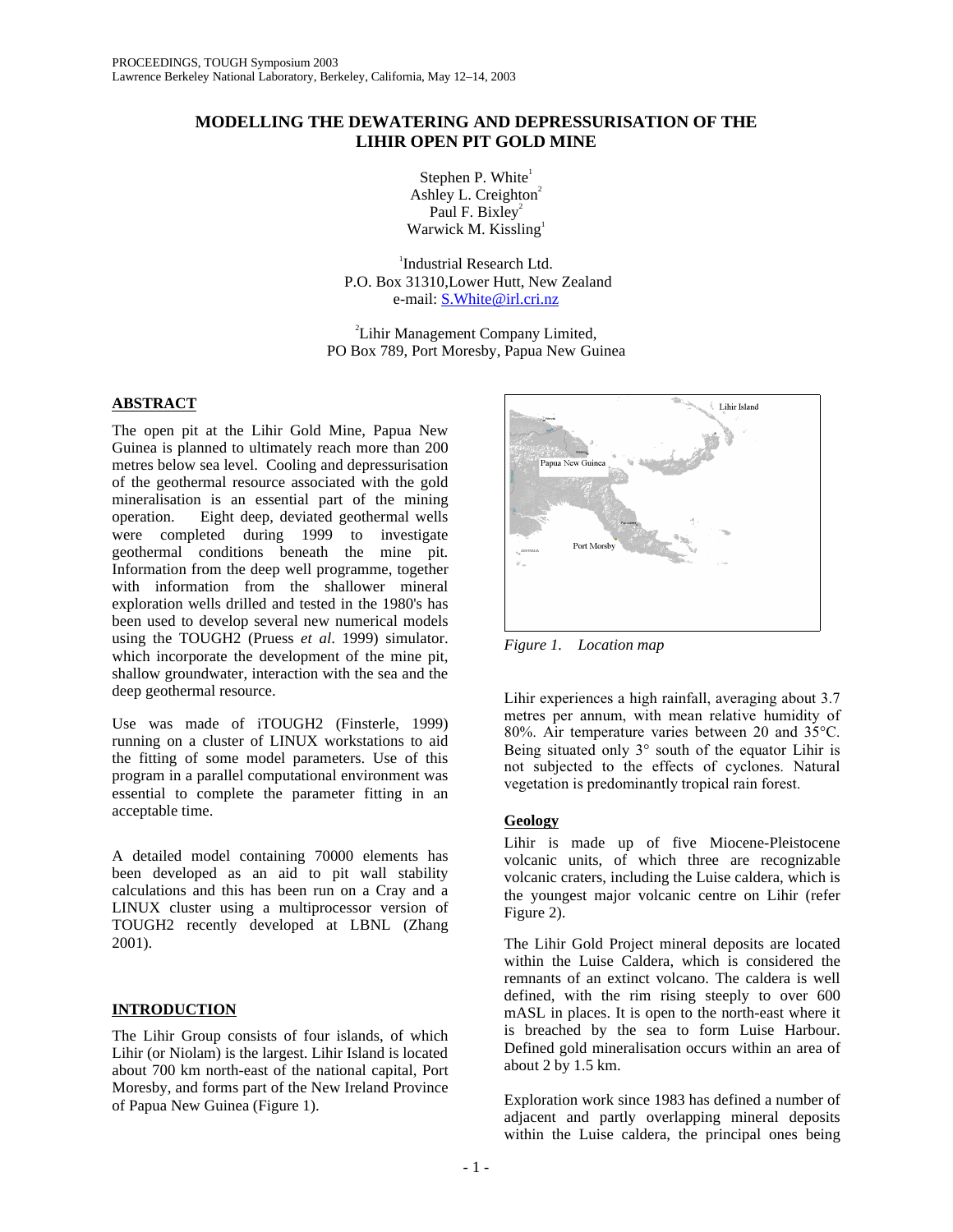Leinetz, Minifie and Kapit, with definition of the latter being restricted due to near surface geothermal conditions.

At the end of 1999 the total gold ore resource was calculated at 93.1 Mt with an average grade of 3.74 g/t.



*Figure 2. Simplified geology of Lihir Island showing the main volcanic units.* 

#### **Mine Production**

Open pit mine production began in late 1996. By the end of 1999 the base of the pit was about 70 mBSL. Total material movement at this time was about 82 Mt, 18 Mt of which was a combination of direct feed high grade ore and stockpiled low grade ore.

Open pit mining is scheduled to be completed by about 2012, at which point pit dimensions will be about 2 by 1.5 km and extend to a depth of  $200 - 250$ mBSL.

## **Geothermal Manifestations**

Geothermal manifestations are common within the Luise Caldera and in places overlap the mineralised area. The geothermal surface manifestations include fumeroles, chloride springs and hot springs on the shoreline and offshore. The natural heat flow through the system is in the order of 50 MW(th).

### **Coordinate System**

This paper uses the Luise mine grid system. Sea level is at 1000 m elevation in this system. Elevations are referred to in terms of metres relative level (mRL). Sea level is, therefore 1000 mRL.

### **MINE DEWATERING**

## **Objectives**

Figure 3 shows the final pit immediately adjacent to the sea and extending to depths of 200-250 mBSL. To allow successful progression of the mining schedule the shallow geothermal and groundwater system will need to be dewatered by 200-250 m. The primary objectives of the mine dewatering

system currently in place and planned are as follows:

- Depressurisation and cooling of the "shallow" geothermal reservoir.
- Interception of seawater recharge from Luise Harbour.
- Enhancing the stability of pit slopes by reducing pore pressures in the rock mass.
- Depressurisation of the "steam cap" as rapidly as possible in the vicinity of the mining area.
- Minimize the geothermal hazard for operational personnel and mining equipment.

#### **Methods of Dewatering**

To achieve the required levels of dewatering, the following methods are used:

- Horizontal Drainholes drilled from within the open pit.
- Deep Geothermal Wells.
- Steam Relief Wells.
- Pumped Dewatering Wells.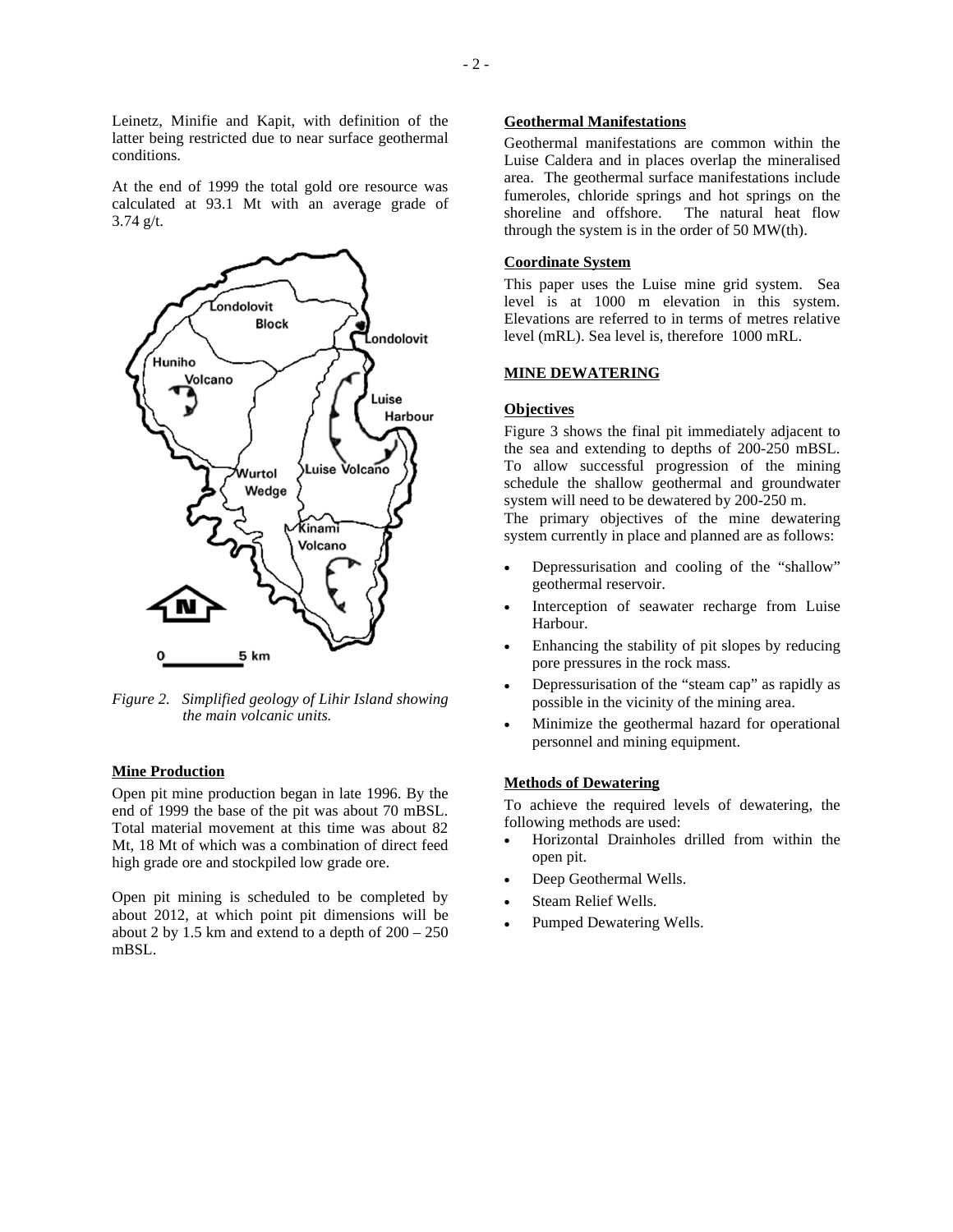

*Figure 3. Field map showing location of final pit and location of recent geothermal wells.* 

### **CONCEPTUAL MODEL**

The conceptual model for the shallow part of the geothermal resource is based on earlier work (Kennecott 1992) and was derived using a combination of:

- downhole temperature and water level measurements,
- pumping/interference and tidal response tests,
- fluid chemistry,
- geology,
- estimated surface infiltration,
- estimated outflow from the system.

The shallow Luise geothermal system is seen as a permeable bathtub, surrounded on three sides by low permeability rock (outside the Luise collapse structure boundary), and on the fourth side by the sea. There is a connection between the hot resource and the sea at shallow levels where most of the natural flow exits the system, while at deeper levels the sea is isolated from the geothermal resource by low permeability rock. For the undisturbed geothermal reservoir this arrangement allows outflow of hot fluids to the sea at shallow levels with minimal cold recharge to the geothermal reservoir from the sea at depth where the hydrostatic pressure is significantly greater outside than inside the geothermal reservoir. Deep recharge is spread along the western and northern sectors of the geothermal system.

There have been several estimates of the fluid flow characterising the natural state system (Allis and Henley, 1988, Feasibility Study 1992, Kingston Morrison Ltd, 1996). For the present model the flows shown on Figure 4 are used.

For the present model, the conceptual model described in the Feasibility Study has been largely retained, with refinement based on the information from the deep geothermal wells drilled in 1999. Temperatures and permeabilities encountered by the deep wells confirmed the widespread low permeability conditions below 400 mRL down to 0 mRL. Higher permeability and higher temperatures were found at depth in a limited area beneath the Lienetz area, about 1 km northeast from the GW-02 wellpad. Based on this information this area is assumed to be the deep upflow/fluid recharge zone. Even with new information on the deeper part of the resource, some of the previous uncertainties remain. The most important of these is the full extent of the high temperature resource. Electrical geophysical surveys have been carried out, but provided limited information due to rugged local topography, the massive sulphide orebody and relatively high salinity groundwater adjacent to Luise Harbour. The southeastern flank of the resource has been proven in some detail by the mineral exploration wells and by the deep wells. However, at present there is no direct information available to determine reliably the location of the northern and western boundaries of the permeable high temperature geothermal resource. For modelling purposes, the rim of the Luise collapse structure has been used to locate the western and northern boundaries of the high temperature resource. Low permeability, cool formations are assumed to lie outside the structure with enhanced permeability and high temperatures confined within the collapse structure.

Figure 4 summarises the flows in this conceptual model. Numerical values shown in this figure are the values used in the current numerical model.



*Figure 4. Conceptual model of the Luise geothermal system*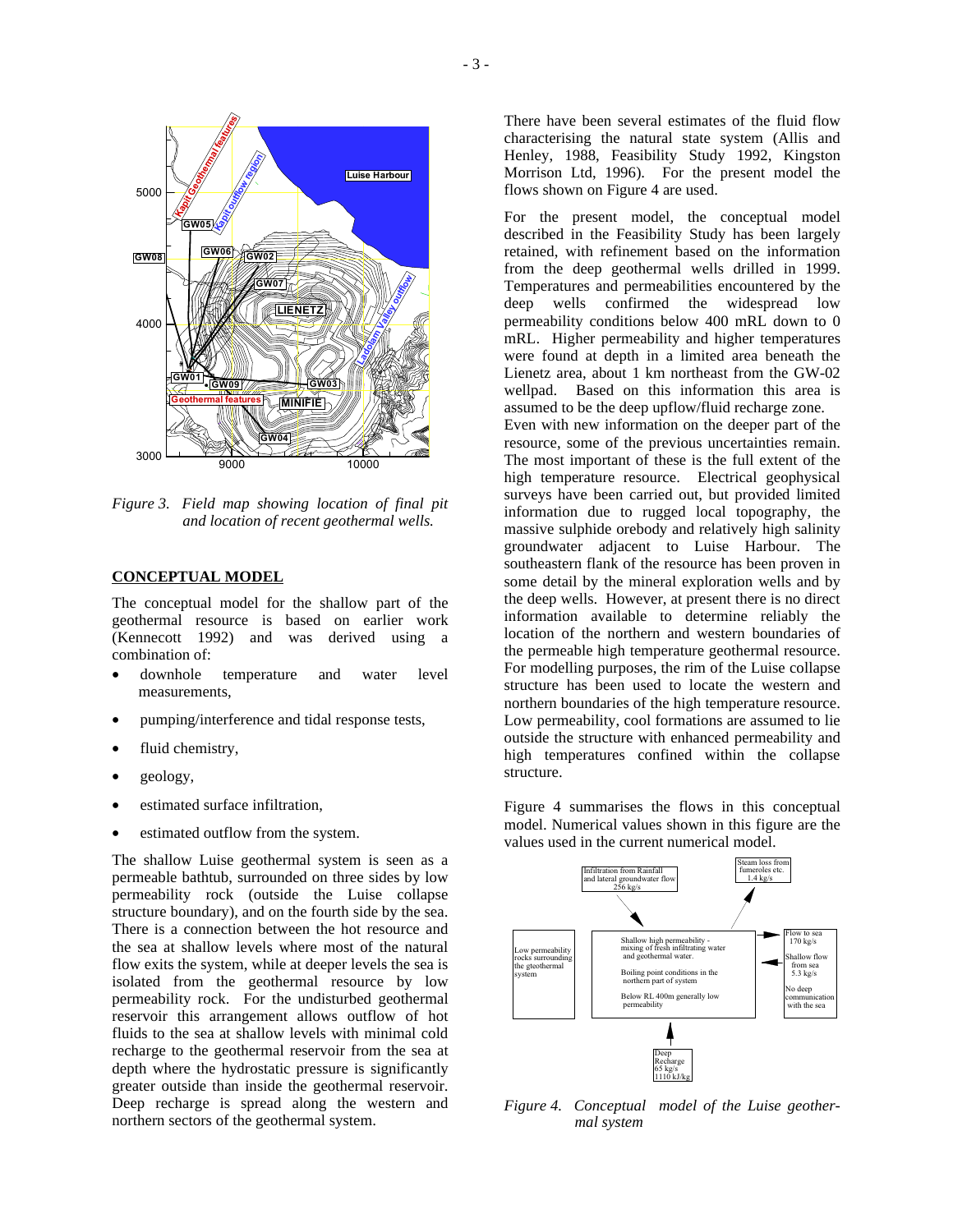### **NUMERICAL MODEL**

There were several objectives for the numerical modeling of the groundwater and geothermal systems associated with the Luise geothermal system. Firstly there was the need to verify the conceptual model and increase our understanding of the behaviour of these systems. Second was the need to develop sound dewatering and depressurisation strategies that would allow the safe mining of the gold resource. Finally there was a need for detailed predictions of fluid pressures in the pit walls for slope stability calculations.

Modelling of the Luise geothermal system is quite challenging because of the need to represent both the shallow groundwater system and the deep geothermal system. Further complications are added by the need to include the changing topography of the ground surface as the pit is developed the rock topography both above and below sea level. Since one of the key outputs of modeling is the location of the water table we must also include the atmosphere in any numerical model. GeoCad software has been used to develop a TOUGH2 (Pruess 1991) model of this system, this simplified the inclusion of surface topography and time staging of the pit excavation. Several models have been developed to meet the different needs. Figure 5 shows the grid structure for model 1 but this topography is used in all models.

**Model 1** provided a horizontal resolution of 200 metres over most of the mine pit area with a finer resolution of 60 metres between the pit and the sea. Layer thickness above 700 mRL is 40 metres with layer thicjness increasing with depth below this. The entire modelled region is divided into 24 layers and contains over 5500 elements.

**Model 2** increases the vertical resolution from 40 meters to 10 meters above 700 meters RL and increases the minimum horizontal resolution from 250 meters to 60 meters in the area containing the pit.

**Model 3** retains the same vertical resolution as Model 2 and decreases the minimum horizontal resolution to 12 meters in the region of the pit wall<sup>1</sup>



*Figure 5. Grid structure for model 1.* 

### ROCK PROPERTIES

The shallow geology (above 700 mRL) in and around the mine pit has been defined in some detail by the mineral exploration drilling. This geological model was used to define rock types in the numerical model. Interference tests carried out during the exploration phase allow initial estimates of permeability to be assigned according to some of these rock types.

Above 700 mRL the main rock types are; Siliceous Breccia (high permeability) Boiling Zone (high permeability) Clay (moderate – low permeability) Anhydrite Seal (moderate permeability), Ladolam valley infiltration area (high permeability) and 'outside caldera' (low permeability). Below 700 mRL, outside the caldera structure and beneath the sea there is little information available on the geology or permeability. The rapid increase in groundwater levels and the existence of perched aquifers at the margins of the caldera structure suggest low permeability in this area. The deep wells that have been drilled have found low permeability at depth in the south of the caldera. There appears to be a vertical structure with some permeability around 4200 mN.

In the undisturbed state the pressures within the geothermal resource and in the sea are balanced at about 850 mRL. Below this level, pressures beneath the sea exceed the geothermal fluid pressures. The reservoir fluid chemistry indicates that the connection<br>to the sea at depth is poor. Accordingly the to the sea at depth is poor. permeability between the sea and the geothermal system has been adjusted to reduce cool recharge flowing from the sea. This is consistent with the retrograde solubility of anhydrite  $(CaSO<sub>a</sub>)$  with increasing temperature. Heated seawater is expected to precipitate anhydrite and the permeability of any connection between the sea and the hot reservoir would therefore diminish over a period of time. At shallow levels where hydrostatic pressure in the geothermal reservoir slightly exceeds seawater pressure, the flow direction is from the reservoir to the sea and the shallow rock types (defined by

<sup>&</sup>lt;sup>1</sup> The position of the pit wall and bottom changes in time and this is modeled in a series of 3 or 6 monthly steps. The grid of Model 3 is designed to provide a 12-meter resolution at the pit wall after each of these steps.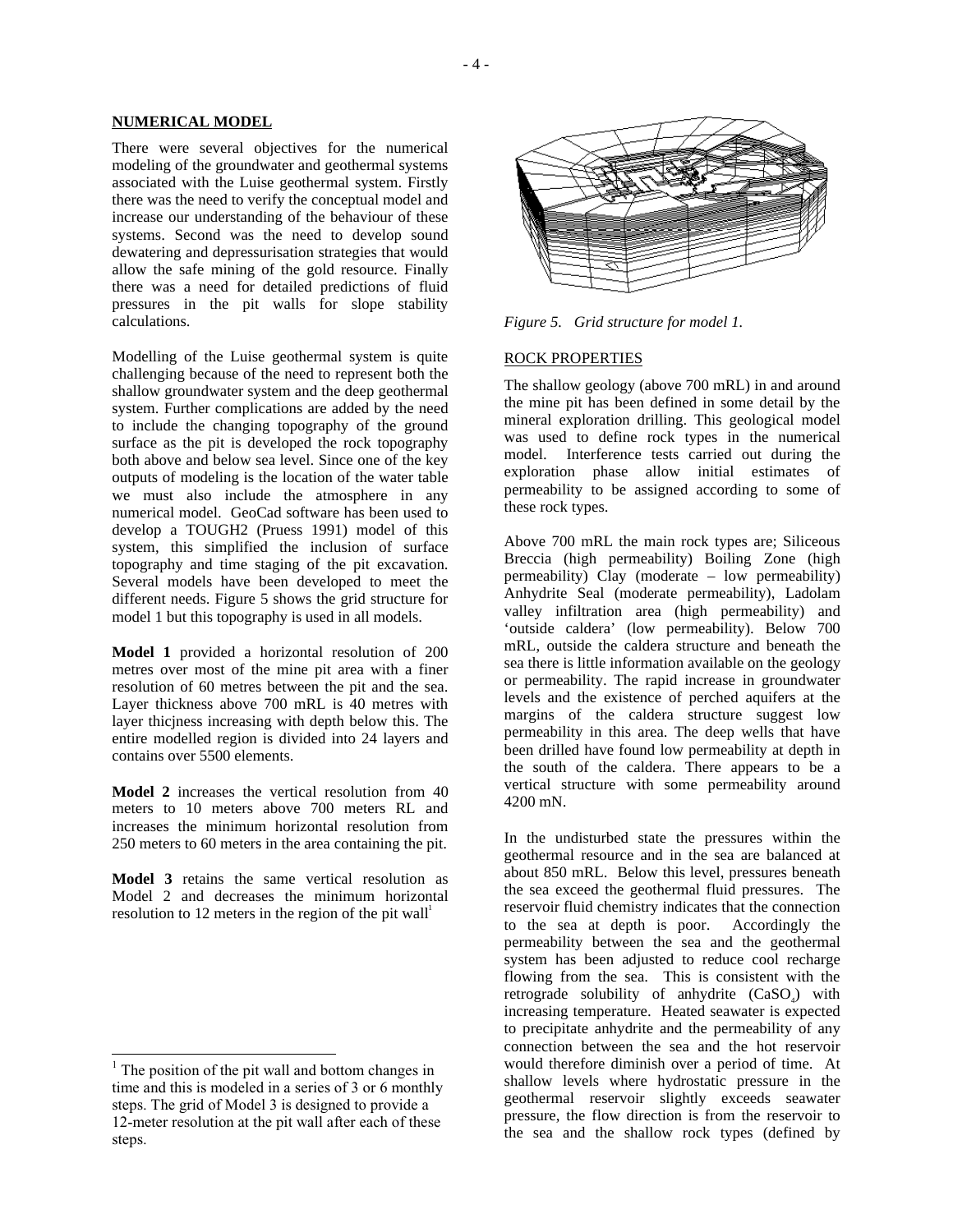exploration) determine the permeability of this connection.

Below 700 mRL but within the caldera the rock is divided into three types:

*fault* - a high permeability zone in the upflow region,

*upflow* - a moderate permeability region included in the model to represent the region of geothermal fluid upflow from depth.

*downflow* - a low permeability region that allows a small amount of cooler vertical recharge to the deeper parts of the reservoir.

In the Ladolam Valley measurements of tidal efficiency showed the wells communicated with the sea through a zone of high permeability. The well temperature profiles indicate this was also an area with high infiltration of cool near-surface waters. In this area, high permeability has been assigned irrespective of the rock type.

### **BOUNDARY CONDITIONS**

The base of the model, at  $-500$  mRL, is mostly defined as a no fluid-flow boundary. A heat flow of  $0.15$  W/m<sup>2</sup> is applied to all elements of the bottom layer of the model. This represents heat conduction from hotter rock at depth. In addition to the heat flow there is hot fluid recharge into some of the bottom elements in the area.

The vertical sides of the model are assumed to be noflow boundaries. It is considered that the areal extent of the model is sufficient to include the whole catchment likely to contribute recharge to the geothermal system. These boundaries are sufficiently far away from the geothermal system for this to be a reasonable choice of boundary condition.

The upper surface of the model represents the topography of the area. At the ground surface 'air' (actually CO<sub>2</sub> gas) with a temperature of  $30^{\circ}$ C and a pressure of one bar is specified. The surface thermal features in the Kapit area are represented by 'deliverability' wells.

Cold recharge to the system is largely from rain falling on the surface of the model, with a small amount of deep recharge from the sea. The rain is modelled by adding sources of 30°C water in all the elements at the surface of the model. These sources represent the portion of the rain that infiltrates into the groundwater system and mixes with the up flowing geothermal fluid. The rain does not infiltrate uniformly over the whole model but at different rates in different areas. At 1100 mRL and above, 0.15% of the rain is assumed to infiltrate into the groundwater

system. Most of this is high ground with steep topography and low permeability and is not expected to absorb rain at a greater rate. Over the rest of the model 6% of the rain is assumed to infiltrate into the groundwater. In the Ladolam Valley and Kapit areas up to 50% of the rain is assumed to infiltrate into the groundwater. Contours of model infiltration rates are shown in Figure 3.

### **MODEL VERIFICATION**

The parameters defining the model are:

- Magnitude, enthalpy and location of the<br>sources representing the geothermal sources representing recharge into the system
- Permeability, porosity, specific heat and density of each element in the model.
- Magnitude and location of surface infiltration
- Non-condensable gas content in the deep recharge fluid

These parameters are adjusted until the model calculates an acceptable match to a number of measured or interpreted properties of the system. The information used in calibrating this model was:

- Temperature and pressure measurements from the shallow mineral exploration wells
- Pressure and temperature measurements from the deep geothermal wells drilled in 1999
- Pressure and temperature measurements from the shallow geothermal wells
- Estimated fluid flows through the system. These values were taken from Allis and Henley (1988)
- Pressure drawdown resulting from dewatering
- Interference test results
- Chemical changes in the dewatering wells

### **Steady State**

The first step in the verification of a geothermal model is the simulation of the natural state of the system. This is calculated by applying all boundary conditions, setting initial conditions to arbitrary values and then allowing the system to evolve in time until it ceases to change. Calculated pressures, temperatures and flows are then compared with measured or estimated values for the field in the natural state. Parameters defining the model are then adjusted to improve the match between calculated values and measured data and the model is rerun.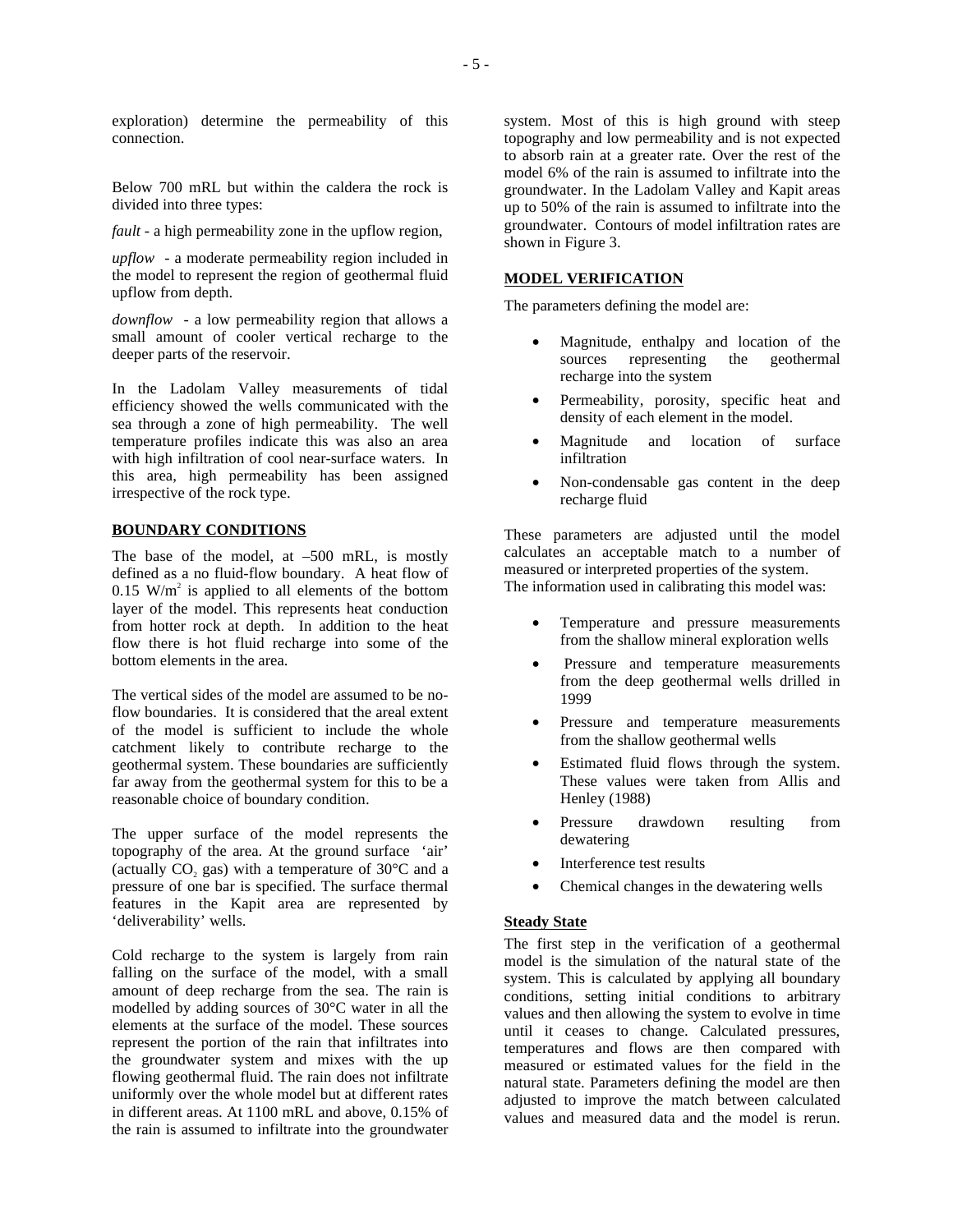This process is repeated until an acceptable match to measured data is obtained.

Once an acceptable steady state is obtained, the shallow permeabilities are refined by matching the response of the dewatering monitor wells. The steady state is then rerun and parameters further adjusted to improve the match to observation.

Table 2 shows the calculated flows for the reservoir and compares these with the most recent estimated values.

*Table 2. Comparison between estimated and modeled fluid flows through the Luise geothermal reservoir.* 

| Source | Deep       | Surface      | Steam    | Outflow |
|--------|------------|--------------|----------|---------|
|        | Recharge   | Infiltration | from     | to sea  |
|        | (kg/s)     | (kg/s)       | surface  | (kg/s)  |
|        |            |              | features |         |
|        |            |              | (kg/s)   |         |
| Allis  | $50 - 150$ | 150-400      | $4 - 8$  | 200-550 |
| and    |            |              |          |         |
| Henley |            |              |          |         |
| Model  | 65         | 191          | 1.4      | 256     |



*Figure 6. Natural state temperatures at RL500. Measured data is shown as spot values.* 

In Figures 6 and 7 comparisons between calculated temperatures and measured values are shown. Over the entire reservoir there is an acceptable agreement between the model results and field measurement. There is considerable measured temperature variation on a fine scale, reflecting local geological structures. The model does not represent this fine detail but only a more average condition.



*Figure 7. Match to natural state temperatures along the GW05 wellbore, measured data is shown as spot values.*

### **Shallow Model Refinement**

An extensive program of dewatering and monitoring of groundwater levels has been underway since September 1997. The data from this program has been used to refine the permeabilities assigned to the shallow areas of the model.

The procedure used was to model the dewatering over the period from September 1997 to January 2002. This produced estimates of the pressure draw down at each of the monitor wells. The permeability of regions affecting the calculated pressure draw down was adjusted to improve the match to measurement and the process repeated. This procedure used the inverse modelling program iTOUGH2, which repeatedly adjusts parameters until an optimum match to measurement is obtained.

As might be expected, the match to pressure drawdown in monitor wells was only sensitive to the permeabilities of rock types containing either dewatering wells or monitor wells. This allowed the adjustment of horizontal and vertical permeabilities of three rock types. The simulations involved are quite time consuming, as it takes about 12 hours (Athalon 1800) to simulate the dewatering period. Fortunately it was possible to take advantage of the parallel computing features of iTOUGH2 to reduce about a month of computing to a few days. Figure 7 illustrates the use of the parallel version of iTOUGH2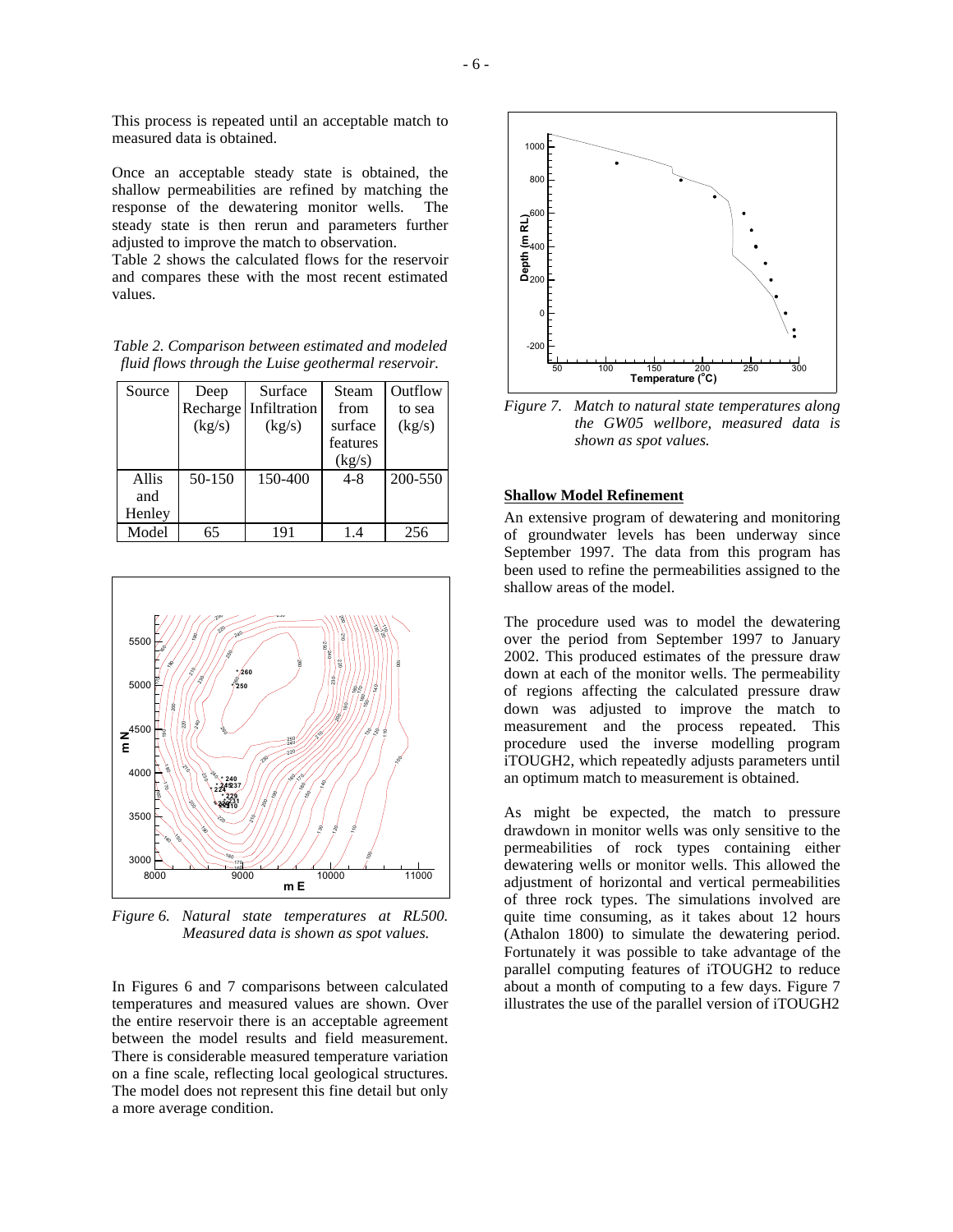

*Figure 8. Parameter refinement using iTOUGH2 on a workstation cluster.* 

Figure 9 shows the match to pressure draw down at monitor bores in the North Ladolam region. Generally pressure draw down at the monitor wells was well matched although there were some outliers. The average mismatch over the simulated period was about 2 bars and the standard deviation of the residuals 2.5 bars.



*Figure 9. Match to pressure draw down in the North Ladolam region.* 

To increase confidence in the numerical model further we simulated the incursion of seawater into the dewatering wells. This was done using the EOS14 module of TOUGH2 that simulates reservoirs containing NaCl and CO<sub>2</sub> along with water. Model seawater content is shown in Figure 10, the match between measured and observed data suggests the model values are a good representation of the current state of the groundwater.



*Figure 10. The red contours show calculated percentage seawater in groundwater in 2002. Measured values are shown as black numerals.* 

# **CONCLUSIONS**

We have developed several models of the Luise geothermal system based on knowledge up to the end of 2001. These models share common boundary conditions and geological structure but have different mesh sizes to deal with different aspects of mining an active geothermal system.

The models provide a good match to historical data, and good match to recent pressure and temperature measurements to the west and east of the pit. Although the models have not been calibrated against the chemical changes observed in the dewatering wells they provides good predictions of changes in the chemistry of these wells.

## **REFERENCES**

Finsterle, S., *iTOUGH2 User's Guide*, Report LBNL-40040, Lawrence Berkeley National Laboratory, Berkeley, Calif., 1999.

Finsterle, S., *Parallelization of iTOUGH2 Using PVM*, Report LBNL-42261, Lawrence Berkeley National Laboratory, Berkeley, Calif., October 1998.

Kennecott, (1992). *Lihir Project Feasibility Report, Volume 4 Mine Dewatering and Geothermal Control*.